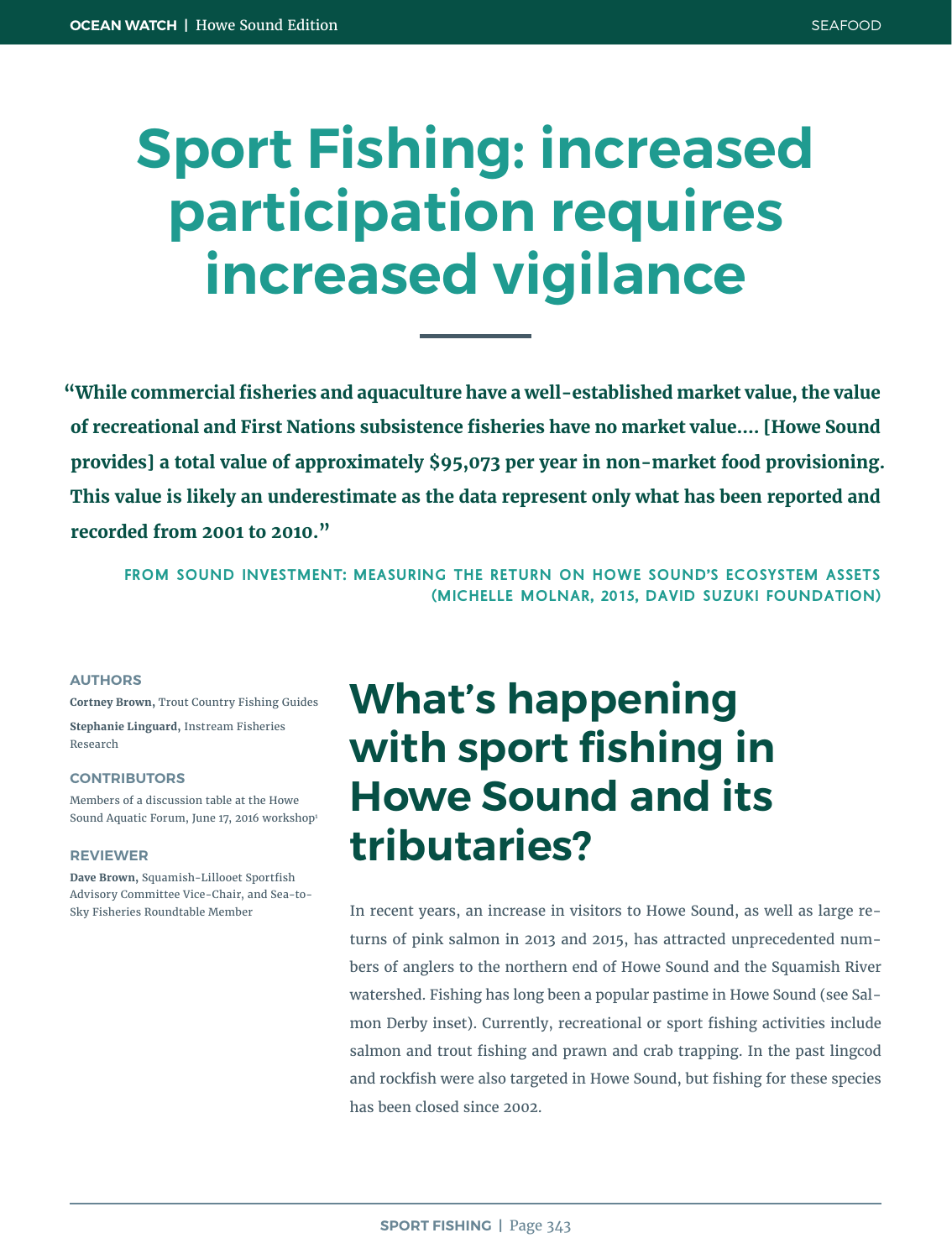While there are many salmon bearing tributaries in Howe Sound (see Salmon article), the Squamish River watershed is by far the largest and most important. Historically, the Squamish system provided ample angling opportunities for Chinook salmon up to 45 kg as well as retention of up to two wild steelhead per day.2 Prior to the late 1980s, retention of all salmon species was permitted in the Squamish River.3 Declines in the salmon populations of Howe Sound in the last few decades are likely due to a combination of factors including habitat loss, fish farm and hatchery production, climate change, and overfishing,4,5 although, in the last decade, hatchery production has also been instrumental in restoring some populations to the Squamish River. Anglers in the Squamish River and tributaries are now limited to catch and release only for steelhead, Chinook, wild coho, chum, rainbow trout, cutthroat trout and char. The only species sports anglers are currently able to retain in the Squamish River watershed are pink salmon, and hatchery coho salmon.

## **Why is sport fishing important to Howe Sound?**

Sport fishing is important both economically as well as socially to communities around Howe Sound, providing an essential link to place for communities and a connection to the natural environment. In 2012 the sport fishery contributed \$325.7 million to the provincial economy and employed 8,400 people.<sup>6</sup> The last economic valuation of the sport fishery in Howe Sound, in 1980, estimated a total of 151,875 angler days with a value of between \$7.9 million and \$15 million.7 Participants at the 2016 workshop<sup>1</sup> also highlighted the important economic contribution of the businesses that support recreational fishing in the Howe Sound region – outfitters, guiding operations and bait and tackle shops.



Photo: Jenn Burt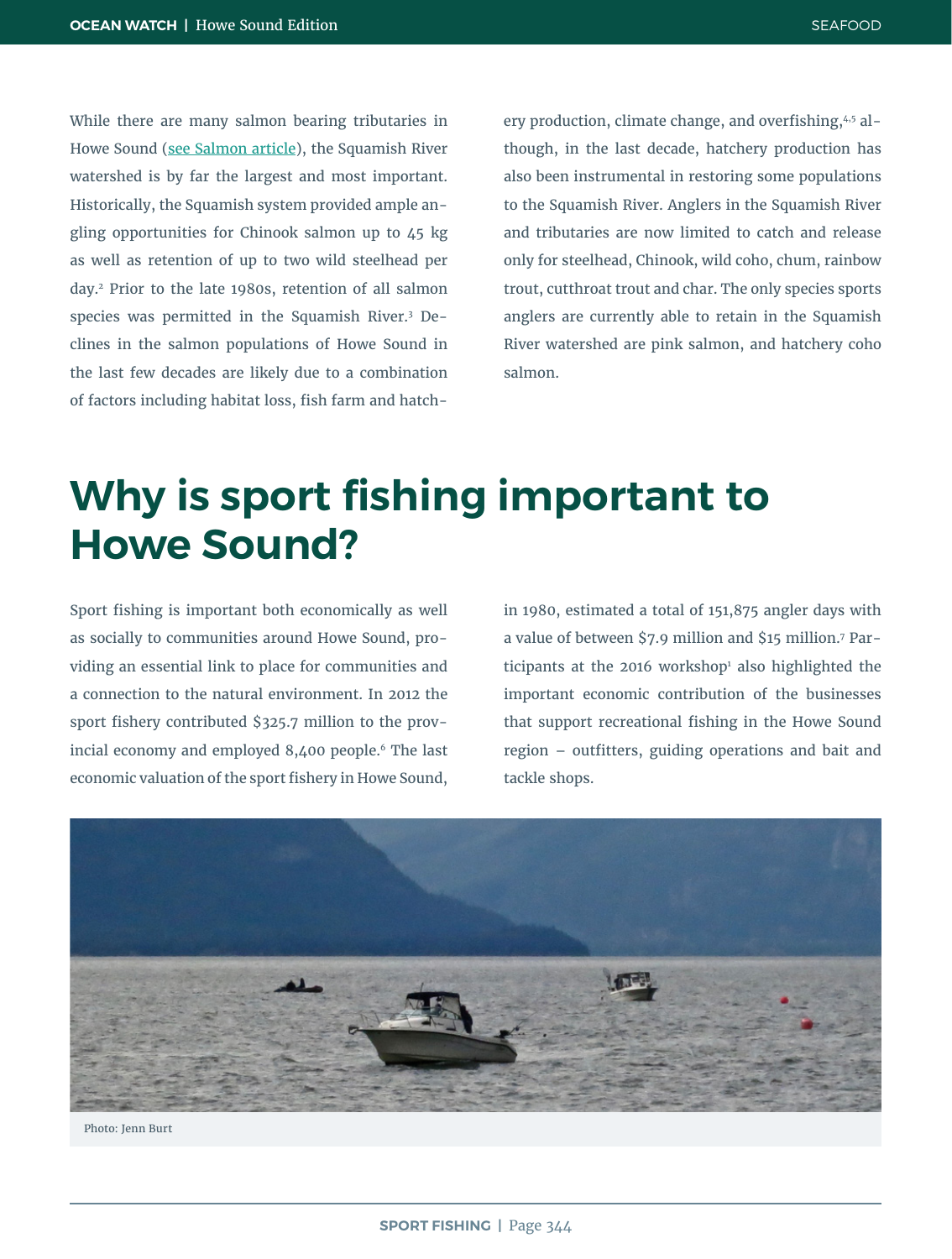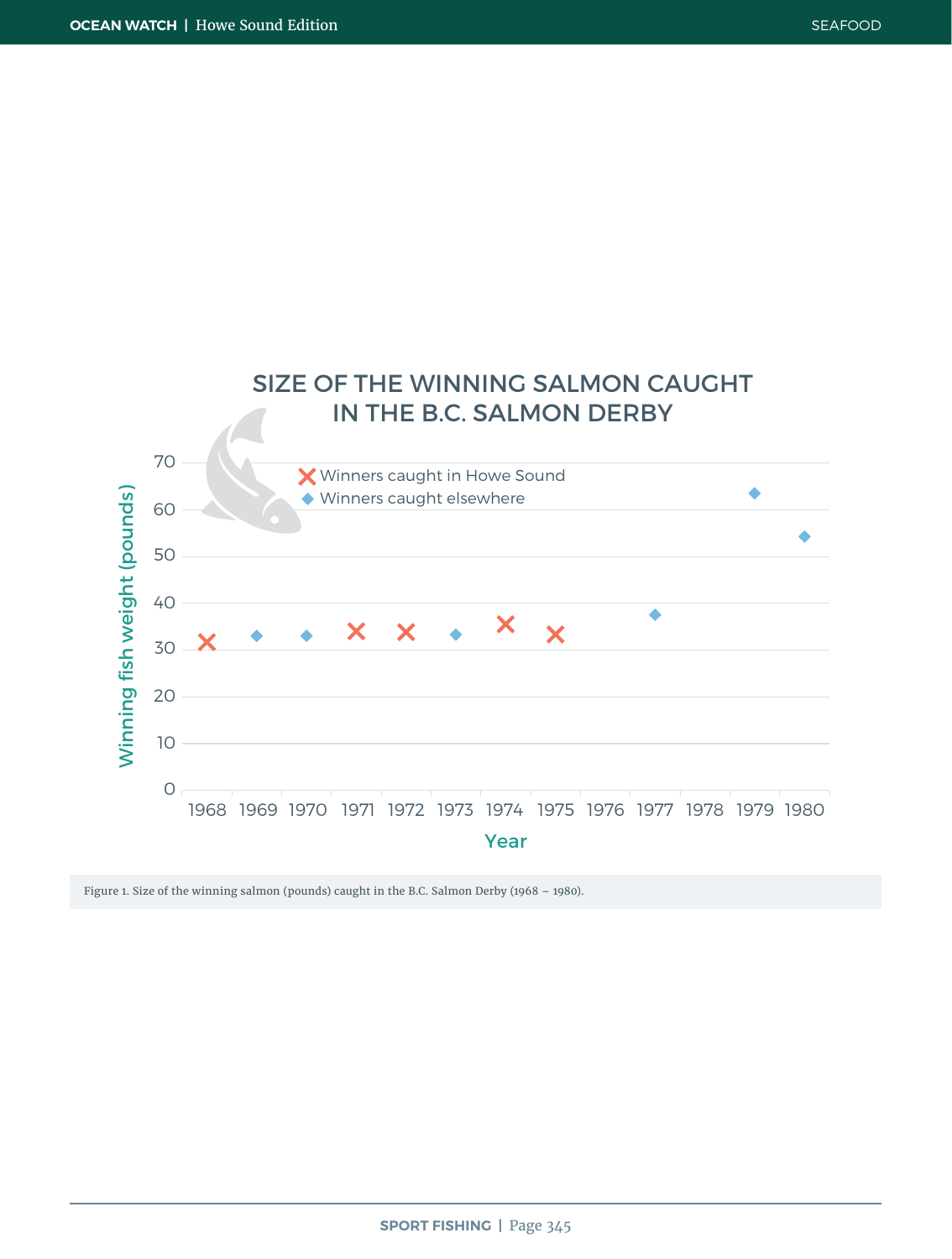### **The B.C. Salmon Derby 1968-1980**

The "World's Largest Sport Fishing Competition"



Contributed by Karin Bodtker, based on Vancouver Sun and Province newspaper clippings

The B.C. Salmon Derby, $^8$  also called the Sun Derby or the Export 'A' Kings Derby in different years, was billed as the world's largest sport fishing competition. The Derby started on Labour Day weekend 1968, was initially limited to 200 square miles of Howe Sound, and ran for 13 years. Each year the event took place over a weekend in August or early September. 11,000 participants were reported in the first year alone. Newspaper reports from several years documented 10,000 fishermen including 200 from Japan and 13 other countries. The winning salmon, ranging between 31 and 38 pounds (14 to 17 kilograms) until the last years when even larger fish were caught off the eastern shores of Vancouver Island (Figure 1), garnered \$25,000 (reportedly in silver) for the lucky fisherman. In the second year of the Derby, a 15 year old won the prize with a 33 pound (15 kilogram) 'red spring' off Hutt Island in Central Howe Sound. Over  $4,200$  boats<sup>9</sup> were involved that year, all fishing within Howe Sound over one weekend! The boundaries of the Derby were expanded several times over the years, but the winning fish often came from Howe Sound. The Derby was finally cancelled in 1981 due to federal restrictions on salmon harvest. In February of 1981, all Fraser River salmon fishing was closed until June 21, downriggers were banned, and the Chinook bag limit was reduce to one fish per day, due to concerns about salmon stocks.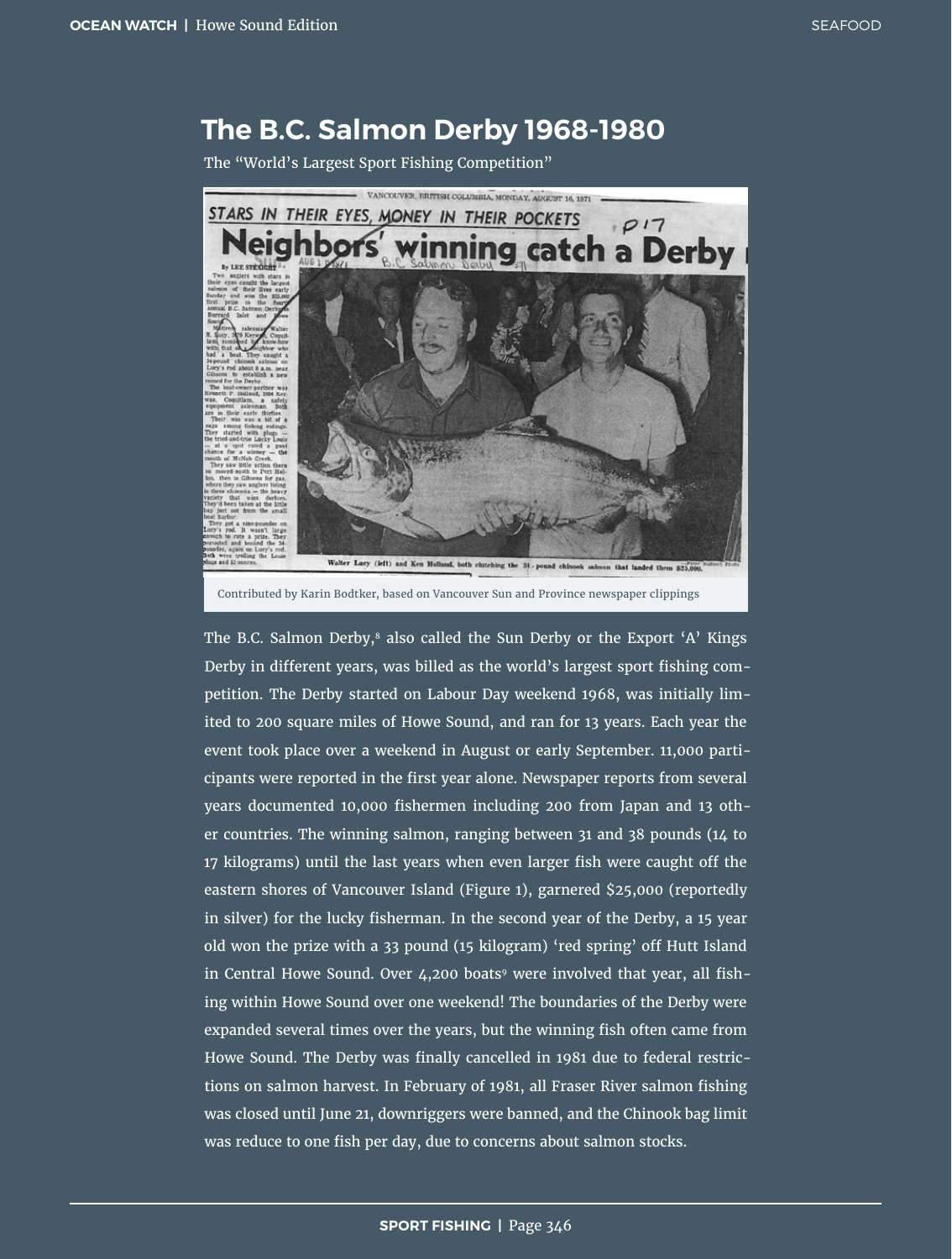## **Is there a connection between sport fishing and First Nations?**

The Squamish First Nation has harvested salmon, crab, eulachon, herring and other species in the Howe Sound and tributaries for centuries. The culture of the First Nations in the Howe Sound area is closely entwined with the health and runs of salmon and steelhead and many First Nations participate in sport fishing as well as harvesting for food.

Today fishing continues to be a vital part of life in the Squamish Nation, although salmon stocks have been depleted and the economy of the Nation has been adversely affected.<sup>11</sup>

**"When the tide goes out, the table is set."** 

**SQUAMISH ELDER, AUTHOR UNKNOWN10**



Squamish fishers Shawn Baker and **Xwelápeltxw** (Ned Lewis) gillnetting salmon on the Squamish River. (Photo: Gary Fiegehen)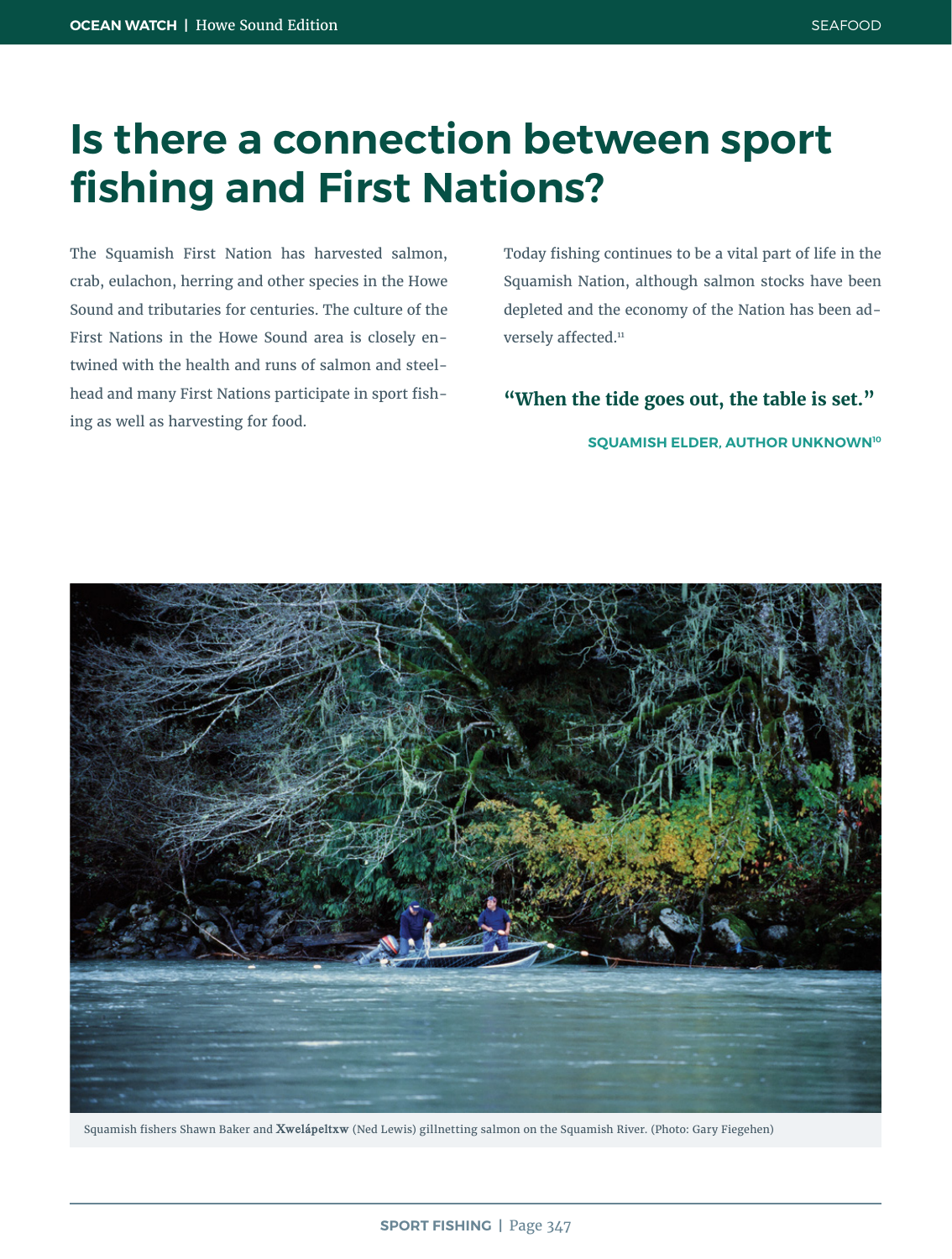## **What is the current state of sport fishing in Howe Sound?**

Since 2009, local guide outfits have reported an increase in fishing pressure in the Howe Sound tributaries. These increases are especially evident during the pink salmon and steelhead runs. The Squamish River Watershed and Furry Creek, in particular, are becoming hotspots for young families and youth looking to forage, re-connect with nature and participate in outdoor recreation. Local stakeholders in the fishing community are seeing significant surges in pressure on the salmon fishery as well as increases in poor angling techniques. The recent large pink salmon returns have attracted many new and uneducated fishers. It is common to see hundreds of people lining the shores of Furry Creek and the banks of the Squamish River during the pink salmon run.<sup>12</sup>

In total there are up to 25 species (or groupings) of finfish open to retention by saltwater anglers the recreational fishery in Howe Sound,<sup>16</sup> however many of these will never be fished in Howe Sound as they don't occur there (e.g., albacore tuna). The main species of finfish targeted and retained in Howe Sound are five salmon species (Chinook, coho, pink, chum, steelhead) and Pacific cod.<sup>17</sup> Currently fishing for lingcod and rockfish is not permitted year round in Howe Sound for conservation reasons. In addition to fin fish, there are 13 invertebrate species or groupings of invertebrate species (e.g. squid, clam, other) open to retention in Howe Sound. Bivalve fisheries (clams, mussels, oysters) are closed in Howe Sound due to sanitary contamination. The main invertebrate species harvested in the Howe Sound recreational fishery are: crab, shrimp, prawns, octopus, sea cucumber and squid.

In a search of DFO publications, stock assessments were found for less than 25 percent of the species open to retention in Howe Sound. The lack of stock assessment data is a major concern to the sport fish community as there is no knowledge of trends in populations and what effect increased participation, harvesting and industry may have on the resource. For example, the Sportfish Advisory Committee expressed concern over the opening of a 2015 seine fishery for pink salmon due to inadequate scientific justification to open a commercial fishery.<sup>18</sup> Further, a commercial chum fishery in Johnstone Strait continues an annual harvest of fish which include Howe Sound chum, while numbers of spawners returning have been fluctuating three-fold in recent years (see Salmon article) and the most recent chum salmon stock status report is dated 1999.19 Overall, there is simply not enough data available to evaluate the health of fish and invertebrate populations in the Howe Sound region.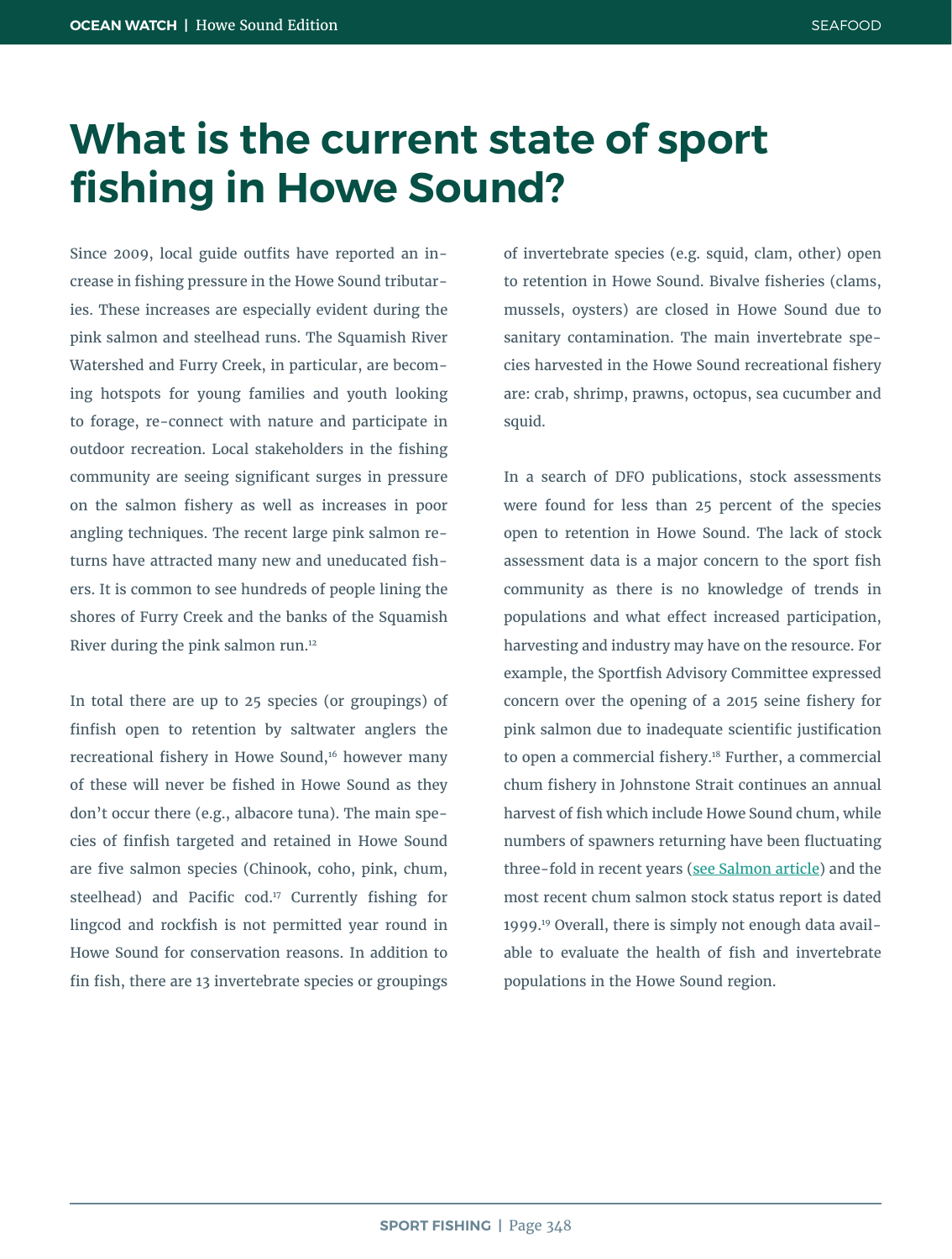### **Main Observations reported at a June 2016 workshop13**

- 1. Returning coho, both wild and hatchery, are more abundant and notably larger. **"The coho are as big as I have ever seen for this time of year..."** – J. Tonelli, email prior to workshop
- 2.Chinook are more abundant.14 **"2015 was easily the best summer of Chinook fishing that I have seen in more than 30 years of guiding in these local waters… best sustained winter action [Chinook] in at least 20 years. Many over 20 pounds."** – Dave Korsch
- 3.Pacific cod catches are increasing and cod is being observed in the bellies of harvested Chinook.
- 4.Unprecedented amounts of anchovy have been observed in the last two years, with much greater abundance in 2016 compared to 2015.
- 5.More herring is being observed. Fishers follow the bait fish (or forage fish) and fish in the areas where they are observed.
- 6.Surf smelt has been observed in the Squamish Estuary.
- 7.Fishers observe that Howe Sound is increasingly being used as a nursery area (e.g., seeing more juvenile Chinook and coho, while juvenile Harrison sockeye are caught in DFO small mesh surveys<sup>15</sup>).
- 8.Increasing recreational fishing effort in Howe Sound including people and boats harvesting shellfish (i.e., trapping spots are full), more saltwater and freshwater anglers, and more non-licensed "guides" on the saltwater. **"[I counted] 40 boats fishing off Cape Roger Curtis on the weekend, catching coho and Chinook like crazy."** – Jason Tonelli, email prior to workshop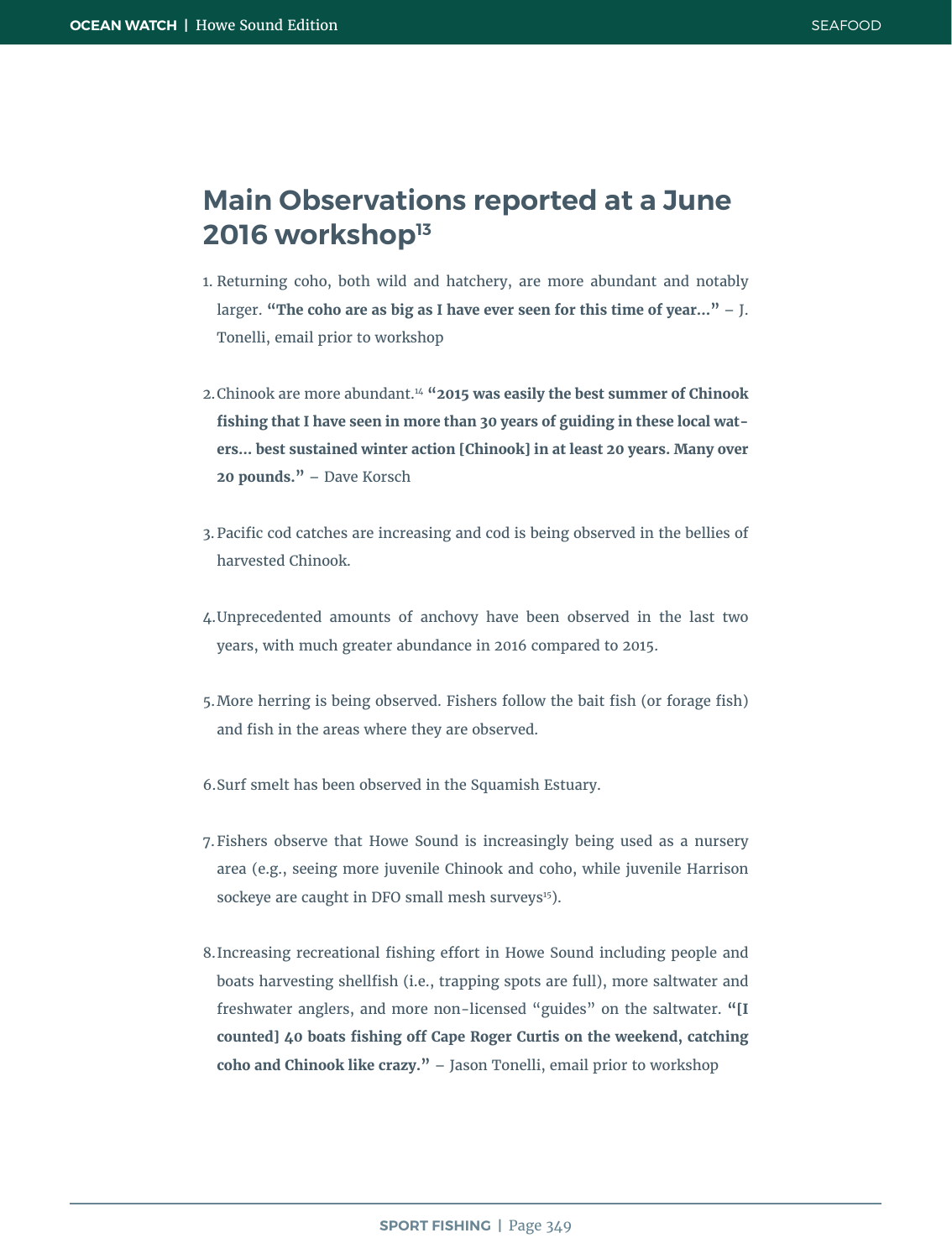### **Key Issues and Concerns reported at a June 2016 workshop20**

- 1. DFO has a lack of capacity to enforce fishery regulations and guidelines. Two officers only, at the Squamish office, patrol a vast area that includes watersheds from Burrard Inlet to Lillooet and little time allocated to actual patrol versus administration.
- 2.There are a lack of data and information available on the recreational fishery and the fish stocks that support the fishery, specific to Howe Sound watersheds. (E.g., The last economic valuation of the sport fishery in Howe Sound is from 1980.)
- 3.An increase in unlicensed and inexperienced saltwater guides is detrimental to the fishery; these guides are "bad ambassadors."
- 4.Low angler awareness is resulting in poaching and poor practices.
- 5.Commercial fisheries for pink and chum salmon, although very minimal recently, have a large and negative impact on a fishery resource that is vital to the watershed ecosystems. (E.g., In the cold glacial systems there is a lack of insect life, and abundant pink and chum salmon provide nutrients for the system, and are vital to the health of game fish (Chinook, coho, steelhead and trout) as well as provide flesh and eggs to trout and char through the winter.)
- 6.Managing agencies don't consult or engage enough with the sport fish industry and participants when species retention, commercial openings and industrial projects are being considered. (Further, DFO is attempting to replace biannual in-person advisory meetings with webinar-style meetings.21)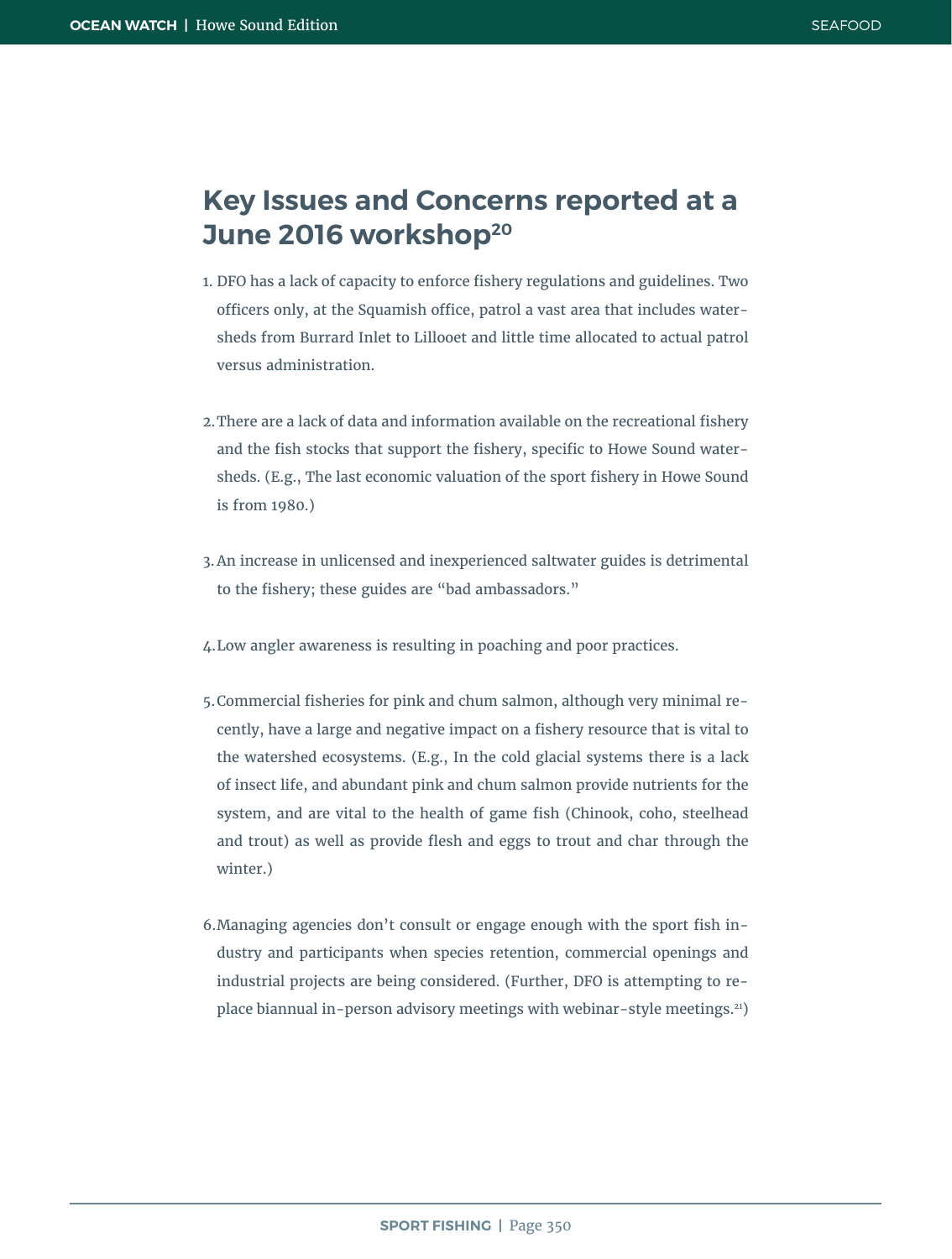## **How does sport fishing benefit society and impact stream and ocean ecosystems?**

The guide companies are important economic generators in communities surrounding Howe Sound, such as Squamish, Vancouver and the Sunshine Coast. Sport fishing not only benefits local businesses near docks and river access points but the purchase of fishing licenses and conservation tags generates revenue for conservation.

Currently there are nine freshwater guide outfits operating year round on the Howe Sound tributaries and in local lakes. Ministry of Forests, Lands and Natural Resource Operations reported 10 licensed freshwater guides who reported guiding in the area between 2011 and 2015.22 It is estimated that roughly 20 to 25 assistant guide licenses were issued. Between the years 2011 and 2015 there was a total of 1,268 reported angling days, $23$  which roughly translates to \$507,200 in revenue for guide service alone.<sup>24</sup> The most commonly caught species were pink salmon and rainbow trout with total estimated catches of 1,192 and 1,315 respectively.25

Approximately 20 to 30 saltwater guide operators out of Vancouver, Horseshoe Bay, Richmond and Gibsons fish Howe Sound year round. Outfits target Chinook, pink, coho and chum salmon and sometimes trap Dungeness crab. The number of two- to four-year-old Chinook using Howe Sound has increased dramatically in the last few years, and often sub-legal Chinook, less than 62 centimetres in length, are caught and released.<sup>26</sup> In addition, coho caught in 2016 have been twice the normal size. Fishers speculate that efforts to restore the herring in the Squamish harbour have likely added significant food sources for salmon and observe that anchovies have exploded in numbers in the outer reaches of Howe Sound as well.<sup>27</sup>

While sport fishing is an important economic generator in the Howe Sound region, the fishery also has negative impacts on ecosystems in both Howe Sound and tributaries. Lack of DFO enforcement capacity, minimal conservation officer presence, and lack of education in the fishery have all resulted in a number of bad habits by people entering the recreational fishery. Littering, overfishing, retention of prohibited species and increased pressure are a few of the problems associated with the recreational fishery in Howe Sound and tributaries. Allowing only catch and release as well as prohibiting removal of fish from the water when landing would be good solutions to curb poor behaviours and protect dwindling fish stocks.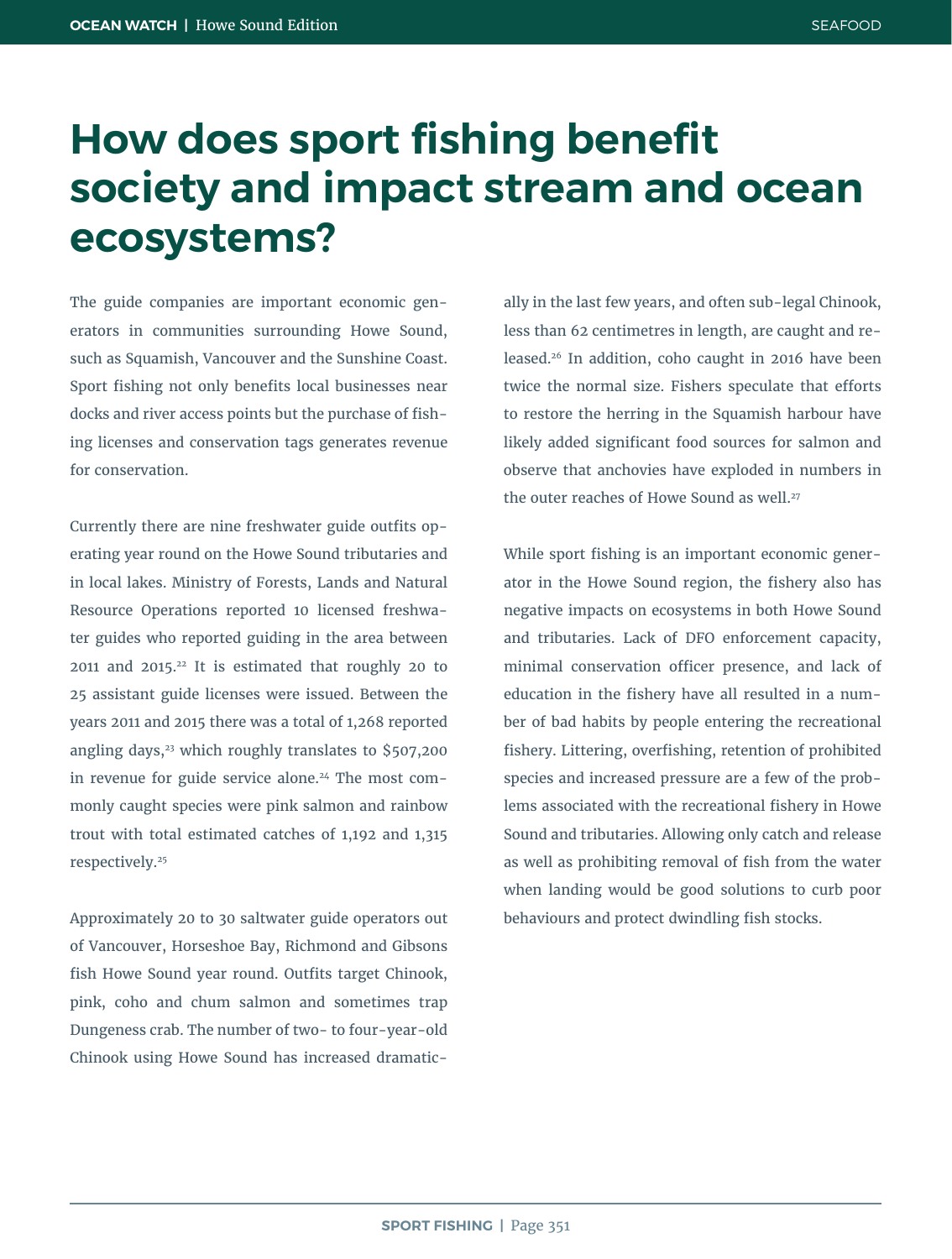## **What is being done?**

Sport fisheries in Howe Sound are managed by the Department of Fisheries and Oceans. Fisheries for trout in the tributaries of Howe Sound fall under the jurisdiction of the Government of British Columbia under the ministry of Forests, Lands and Natural Resources. Changes to the Federal Fisheries Act introduced in 2012 and significant cuts to DFO habitat staff resulting in reduced assessment and monitoring of development projects have led to fish habitat degradation and loss.

Perhaps an unintended consequence of on-line purchase of fishing licenses is the lack of interaction between vendors and purchasers which often included angler education in the past. However, many grassroots interest groups have stepped up their education efforts on proper angling techniques, fish identification and rules and regulations. Some have organized river steward programs for years with pink salmon returns to show community support of proper angling and trash clean up.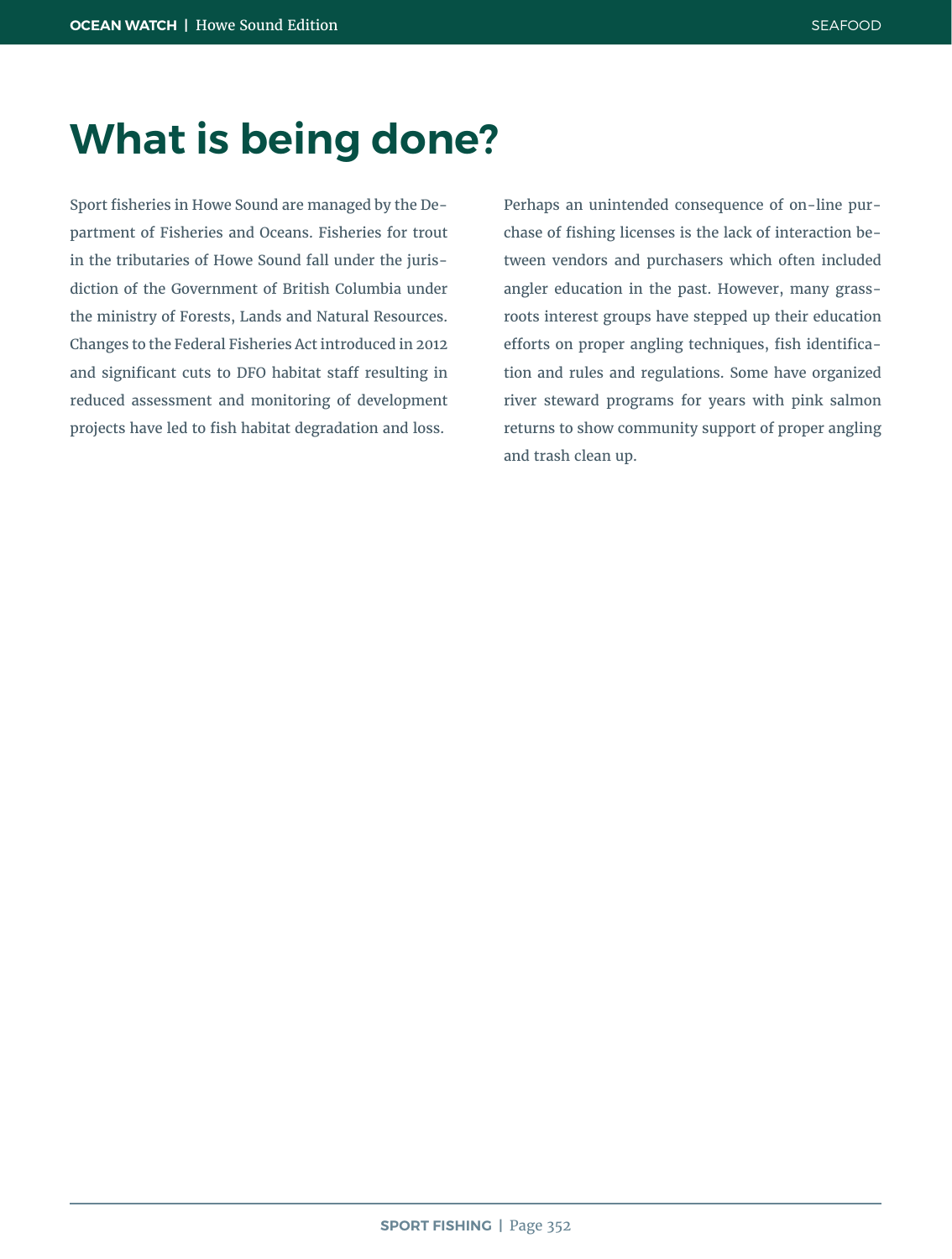### **What can you do?**

**SOME ACTIONS CONTRIBUTED BY CORI**

### **Individual and Organization Actions:**  $\frac{d}{dx}$

- Ensure you are familiar with the current regulations before you fish.
- Take fishing lessons to learn proper fish handling techniques.
- Take your garbage and used fishing line with you when you leave your fishing spot.
- Avoid unwanted and illegal rockfish by fishing away from rocky reef areas, key habitat for these fish.
- Sport fishing organisations and guides/outfitters can collect data on participants and catch and share the data to aid in quantifying the value of the activity to Howe Sound.
- Fish and purchase sustainable seafood.
- Participate in shoreline cleanup.
- Report any poaching and poor angling techniques you witness: DFO Observe Record Report Line: 1-800-465-4336 Report All Poachers and Polluters (RAPP): 1-877-952-7277

### **Government Actions and Policy:** 皿

- Require angler education through the licensing process.
- Make angler awareness programs available in multiple languages.
- Undertake baseline data studies to better determine fish populations, behaviours, and returns so that conservation projects can be implemented and retention, commercial harvests and industrial projects allowed only when supported by sufficient data.
- Allocate more resources toward monitoring and enforcement of recreational fishing regulations. Ensure saltwater "guides" are licensed.
- Increase levels of protection for forage fish species such as herring, eulachon and anchovy as they are main food sources for Pacific salmon and some marine mammals in Howe Sound.
- Support grassroots stewardship programs.
- Require saltwater guides to be licensed and test their knowledge regularly.
- Require baseline information on species populations that are targeted by sport fisheries prior to approving development projects that may impact these populations.
- Unlink the allocation of DFO Conservation Officer enforcement funds with volume of reported infractions and increase enforcement capacity especially in heavily fished areas.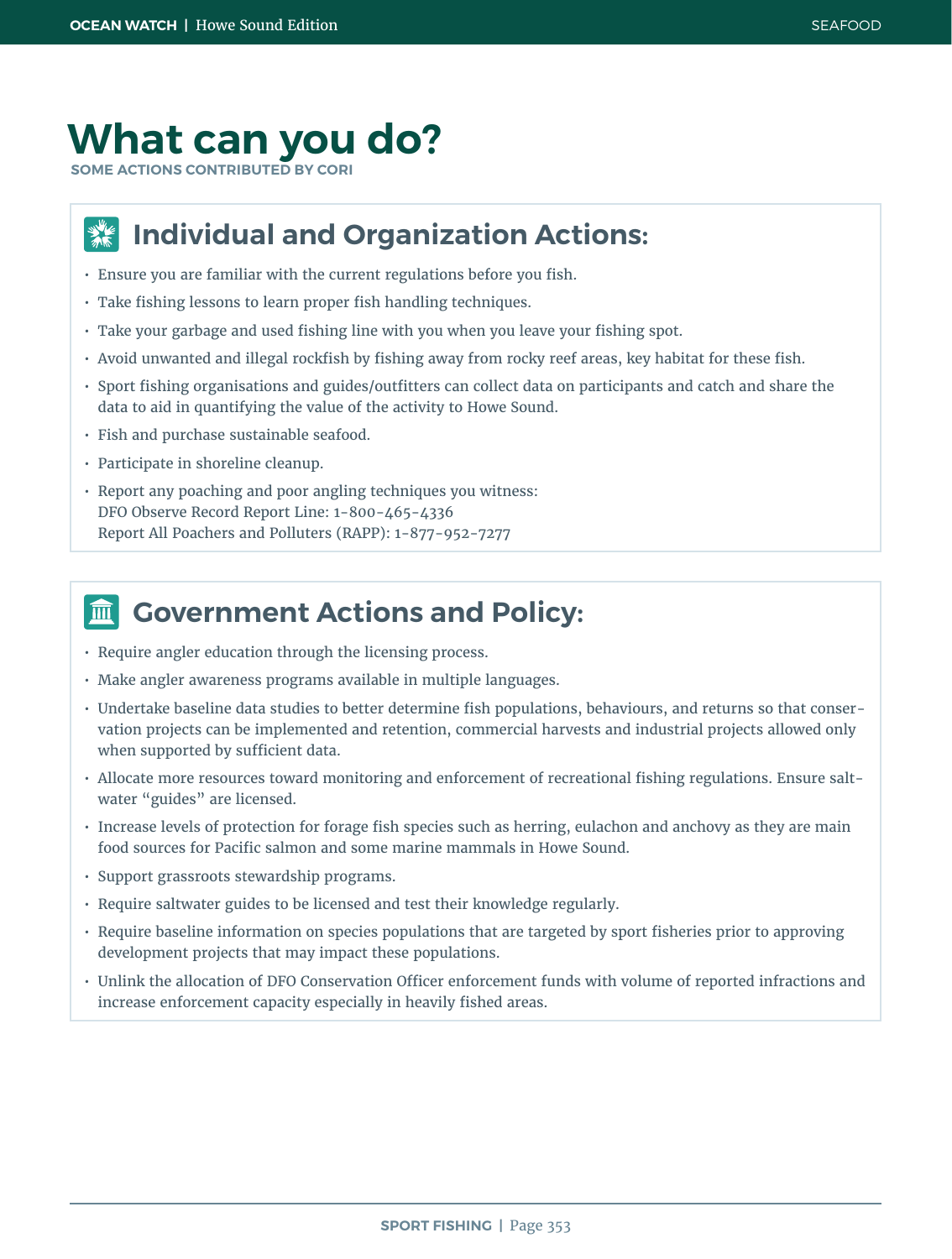### **Acknowledgements**

We would like to acknowledge contributions made at a Howe Sound Socio-Economic Knowledge Workshop held June 17, 2016 at the Vancouver Aquarium. Participants at a "Recreational Fisheries" discussion table shared knowledge which has been incorporated into this article. Participants included the author Cortney

Brown, Trout Country Fishing Guides, Scott Sutherland, Mongoose Striker Charters, Dave Loop, Fisheries and Oceans Canada, Jason Assonites, Bonchovy Fishing Charters, Randall Lewis, Squamish Nation, and David Fiero with Squamish Nation.

### **Resources**

**DFO Observe Record Report Line** 1-800-465-4336

**Report All Poachers and Polluters (RAPP)** 1-877-952-7277

**Learn about fishing in British Columbia at Go Fish BC** [gofishbc.ca](http://gofishbc.ca)